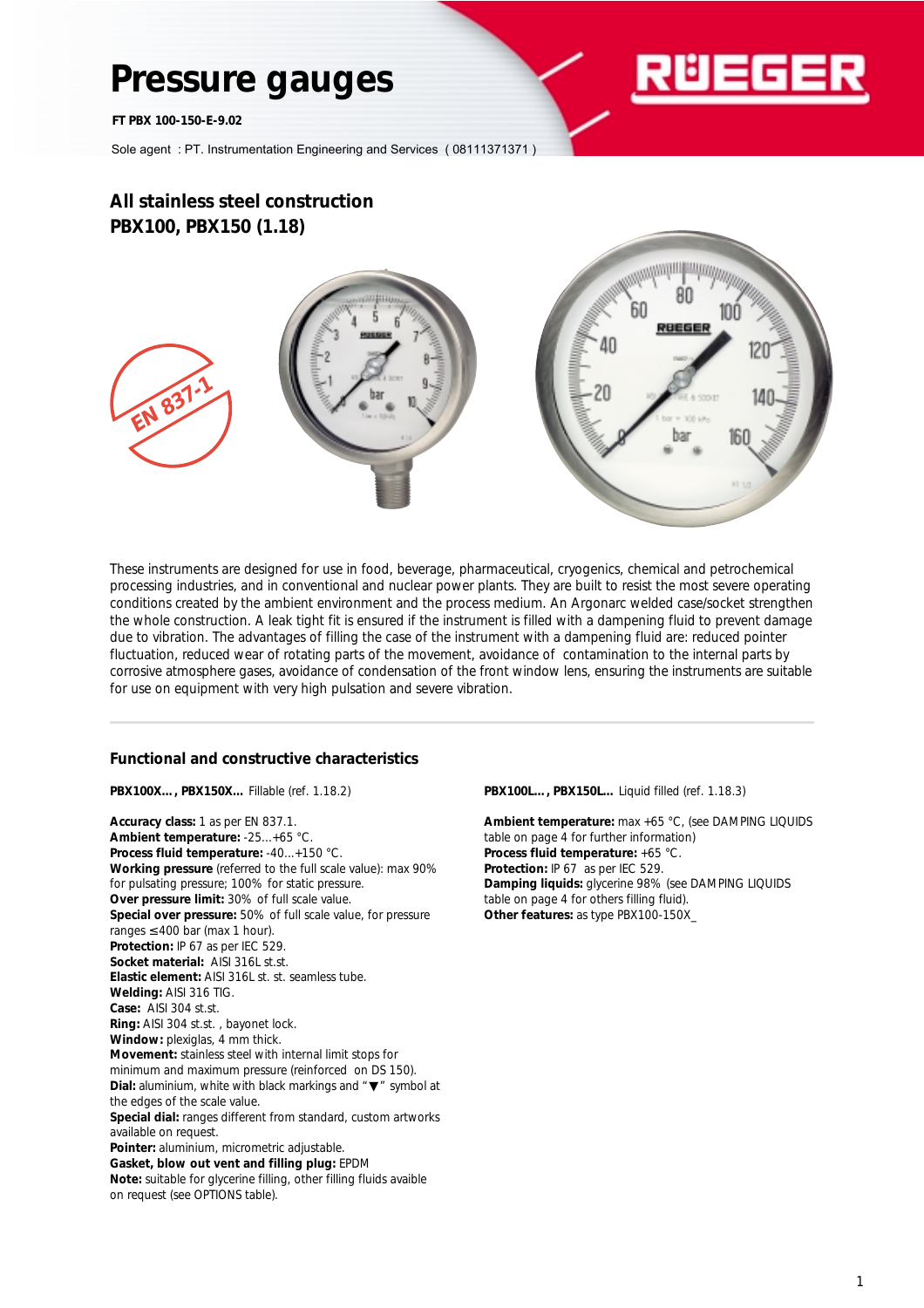# **All stainless steel construction PBX100, PBX150 (1.18)**

### **TYPE, DIMENSIONS AND WEIGHTS**





stem mounting; lower connection. surface mounting, back flange; lower connection.

| DS  | Type | ີ                                  | b    | b,    | $\sim$<br>v | ົ<br>v | d   | d,    | h <sub>1</sub> | υ   | -       | ch           | Weight 18.1-2 | Weight 18.3 |
|-----|------|------------------------------------|------|-------|-------------|--------|-----|-------|----------------|-----|---------|--------------|---------------|-------------|
| 100 | A-C  | 13                                 | 48.5 | ن ے ب | 15          | 10     | 0.5 | 101   | らつ<br>JZ.      | 130 | 18      | $\cap$<br>22 | $0.53$ kg     | ).86 kg     |
| 150 | A-C  | $\overline{a}$ $\overline{b}$<br>b | 50.5 | 54    | 15.5        | 10     | 161 | 149.5 | 85             | 190 | 75<br>J | $\sim$<br>22 | $.02$ kg      | .72 KO      |

(dimensions in mm)



flush mounting, "U"-Clamp; back connection. stem mounting; back connection.



**TYPE B TYPE D**

| DS Type                | a | a <sub>1</sub> | a <sub>2</sub> |                | d.                                                                                                       | e. |   | $h_1$                                          |  |                                   | v |  | ch   Weight 18.1-2   Weight 18.3 |          |
|------------------------|---|----------------|----------------|----------------|----------------------------------------------------------------------------------------------------------|----|---|------------------------------------------------|--|-----------------------------------|---|--|----------------------------------|----------|
| ' 100   B-D-E   13   . |   | 20             | 20             | 48.5 110.5 101 |                                                                                                          | 31 | 6 | $\hspace{0.1mm}-\hspace{0.1mm}-\hspace{0.1mm}$ |  | --  130  118  112  41.5   70  112 |   |  | 0.52 ka                          | 0.85 ka  |
|                        |   |                |                |                | 150   B-D-E   15   20.5   25.5   50.5     161   149.5   48   6   85   190   175   164   41.5   106   155 |    |   |                                                |  |                                   |   |  | $0.95$ ka                        | I .65 ka |

(dimensions in mm)



**TYPE E** flush mounting, front flange; back connection.

### **PROCESS CONNECTIONS**

| F                  |  | <b>DS 150</b> |    |    |    |     |      |
|--------------------|--|---------------|----|----|----|-----|------|
|                    |  | L             | h  | р  | L  | h   | р    |
| 1/4" BSP M         |  | 13            | 79 | 85 | 13 | 110 | 83.5 |
| $1/4$ " NPT M      |  | 15            | 81 | 87 | 15 | 112 | 85.5 |
| $3/8"$ BSP M       |  | 16            | 86 | 87 | 16 | 117 | 85.5 |
| $3/8"$ NPT M       |  | 16            | 86 | 87 | 16 | 117 | 85.5 |
| 1/2" BSP M         |  | 20            | 86 | 87 | 20 | 117 | 85.5 |
| 1/2" BSP M tapered |  | 20            | 86 | 87 | 20 | 117 | 85.5 |
| $1/2$ " NPT M      |  | 20            | 86 | 87 | 20 | 117 | 85.5 |
| M20 x 1.5 M        |  | 20            | 86 | 87 | 20 | 117 | 85.5 |

(dimensions in mm)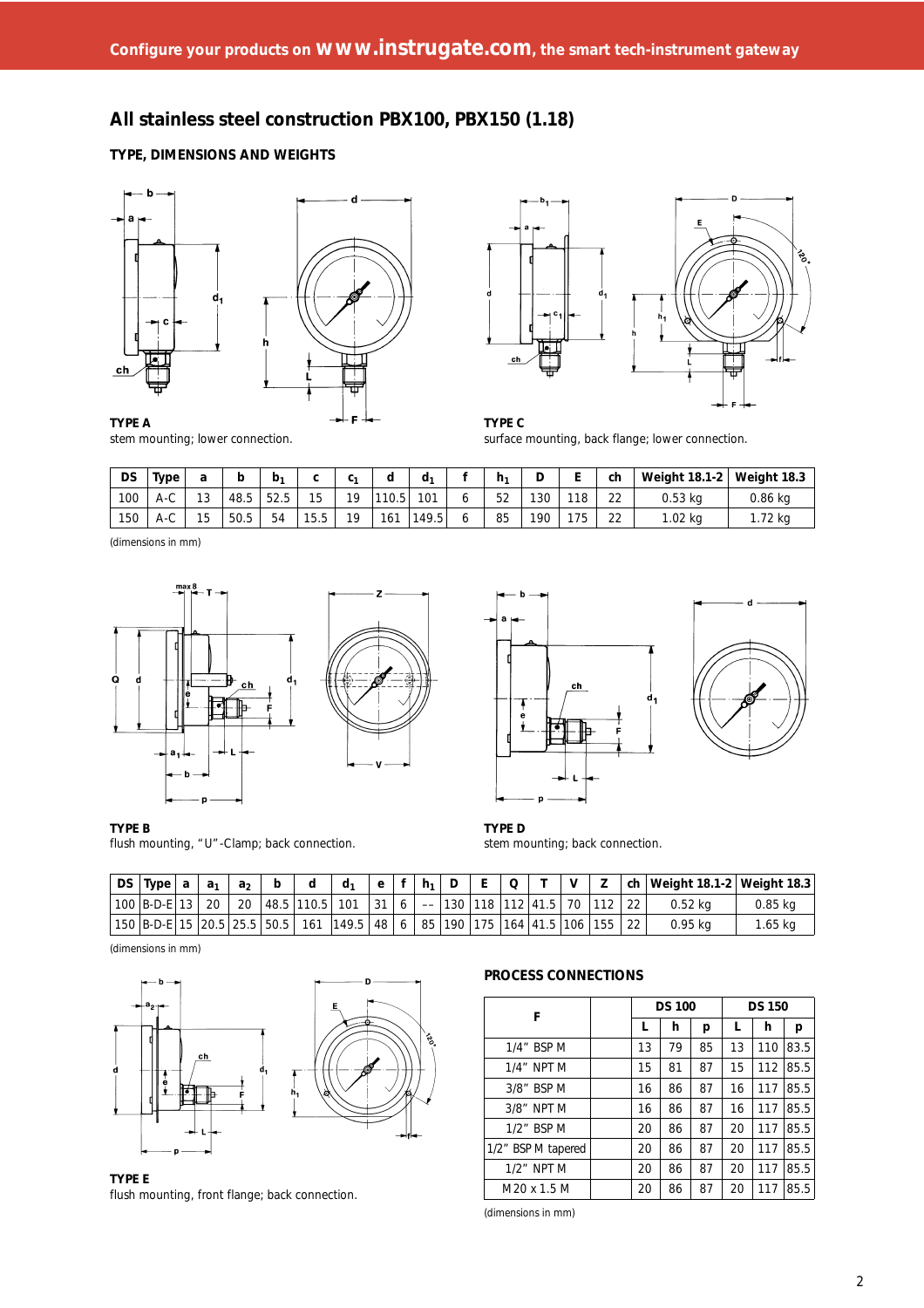TAB. 2

# **All stainless steel construction PBX100, PBX150 (1.18)**

**RANGES -** "E" = available ranges for PBX100; "G" = available ranges for PBX150.

**PRESSURE**

| ۰. |  |
|----|--|
|----|--|

| <b>RANGE</b> | bar | kPa | <b>MPa</b> | bar ext. | bar ext. | bar ext. |
|--------------|-----|-----|------------|----------|----------|----------|
|              |     |     |            | psi int. | kPa int. | MPa int. |
| 00.6(1)      | EG  |     |            | EG       | EG       |          |
| 01           | EG  |     |            | EG       | EG       |          |
| 01.6         | EG  |     | EG         | EG       | EG       |          |
| 02.5         | EG  |     | EG         | EG       | EG       |          |
| 04           | EG  |     | EG         | EG       | EG       |          |
| 06           | EG  |     | EG         | EG       | EG       |          |
| 010          | EG  |     | EG         | EG       |          | EG       |
| 016          | EG  |     | EG         | EG       |          | EG       |
| 025          | EG  |     | EG         | EG       |          | EG       |
| 040          | EG  |     | EG         | EG       |          | EG       |
| 060          | EG  | EG  | EG         | EG       | EG       |          |
| 0100         | EG  | EG  | FG         | FG       | EG       |          |
| 0160         | EG  | EG  | EG         | EG       | EG       |          |
| 0250         | FG  | EG  |            | EG       |          | EG       |
| 0300         | F   |     |            |          |          |          |
| 0400         | EG  | EG  |            | EG       |          | EG       |
| 0600         | EG  | EG  |            | EG       |          | EG       |
| 01000        | EG  | EG  |            | EG       |          | EG       |
| 01600        | EG  | EG  |            | EG       |          | EG       |
| 02500        |     | EG  |            |          |          |          |

| <b>RANGE</b> | psi | psi int. | psi ext. | psi ext.                |
|--------------|-----|----------|----------|-------------------------|
|              |     | kPa ext. | bar int. | Kg/cm <sup>2</sup> int. |
| 015          | FG  | EG       | EG       | EG                      |
| 030          | FG. | FG       | FG       | EG                      |
| 060          | FG  | EG       | FG       | EG                      |
| 0100         | EG  | EG       | EG       | EG                      |
| 0160         | EG  | EG       | EG       | EG                      |
| 0200         | FG  | EG       | EG       | EG                      |
| 0300         | EG  | EG       | EG       | EG                      |
| 0400         | EG  | EG       | EG       | EG                      |
| 0600         | EG  | EG       | EG       | EG                      |
| 01000        | EG  | EG       | EG       | EG                      |
| 01500        | EG  | EG       | EG       | EG                      |
| 02000        | EG  | EG       | EG       | EG                      |
| 03000        | EG  | EG       | EG       | EG                      |
| 04000        | FG  | FG       | FG       | FG                      |
| 05000        | EG  | EG       | EG       | EG                      |
| 06000        | EG  | EG       | EG       | EG                      |
| 010000       | FG  | FG       | FG       | FG                      |
| 015000       | EG  | EG       | EG       | EG                      |
| 020000       | EG  | EG       | EG       | EG                      |
| 030000(1)    | E   | E        | E        | F                       |

(1) not available for PBX100-150L\_ (1) working pressure: max 75% of the full scale value over pressure limit: 10% of the full scale value

| TAB. $3 -$ |  |  | Receiver |  |
|------------|--|--|----------|--|
|------------|--|--|----------|--|

| External      | Internal            | Internal          |  |  |
|---------------|---------------------|-------------------|--|--|
|               | $0 \div 100$ linear | $0+100$ quadratic |  |  |
| $0.21$ bar    | FG                  | FG                |  |  |
| $0.21$ Kg/cmg | FG                  | FG                |  |  |
| $315$ psi     | FG                  | FG                |  |  |
| 20100 kPa     | FG                  | FG                |  |  |

#### **VACUUM & COMPOUND**

TAB. 4

| <b>RANGE</b> | bar | kPa | bar ext.  | bar ext. |
|--------------|-----|-----|-----------|----------|
|              |     |     | psi int.* | kPa int. |
| $-10$        | EG  |     | EG        | EG       |
| $-10.6$      | EG  |     | EG        | EG       |
| $-11.5$      | EG  |     | EG        | EG       |
| $-13$        | EG  |     | EG        | EG       |
| $-15$        | EG  |     | ЕG        | EG       |
| $-19$        | EG  |     | EG        | EG       |
| $-115$       | EG  |     | EG        | EG       |
| $-124$       | EG  |     | EG        | EG       |
| $-1000$      |     | EG  |           |          |
| $-100150$    |     | EG  |           |          |
| $-100300$    |     | EG  |           |          |
| $-100500$    |     | EG  |           |          |
| $-100900$    |     | EG  |           |          |
| $-1001500$   |     | EG  |           |          |
| -100…2400    |     | E   |           |          |

\* vacuum unit of measuremen: "inHg"

#### TAB. 5

|             |           | RANGE $ psi^* $ psi int.*   psi ext.* | psi ext.*                          |
|-------------|-----------|---------------------------------------|------------------------------------|
|             | psi int.* |                                       | bar int.   Kg/cm <sup>2</sup> int. |
| $-300$ EG   | FG        | FG                                    | FG                                 |
| $-3015$ EG  | FG        | FG                                    | FG                                 |
| $-3030$ EG  | FG        | FG                                    | FG                                 |
| $-30150$ EG |           | FG                                    |                                    |

\* vacuum unit of measurement: "inHg"

#### TAB. 6 – NH3

|        | bar external NH3 internal |  |
|--------|---------------------------|--|
| $-15$  | $-70+9$ °C                |  |
| $-19$  | $-70+25$ °C               |  |
| $-115$ | $-70+40^{\circ}C$         |  |
| $-124$ | $-70+56^{\circ}C$         |  |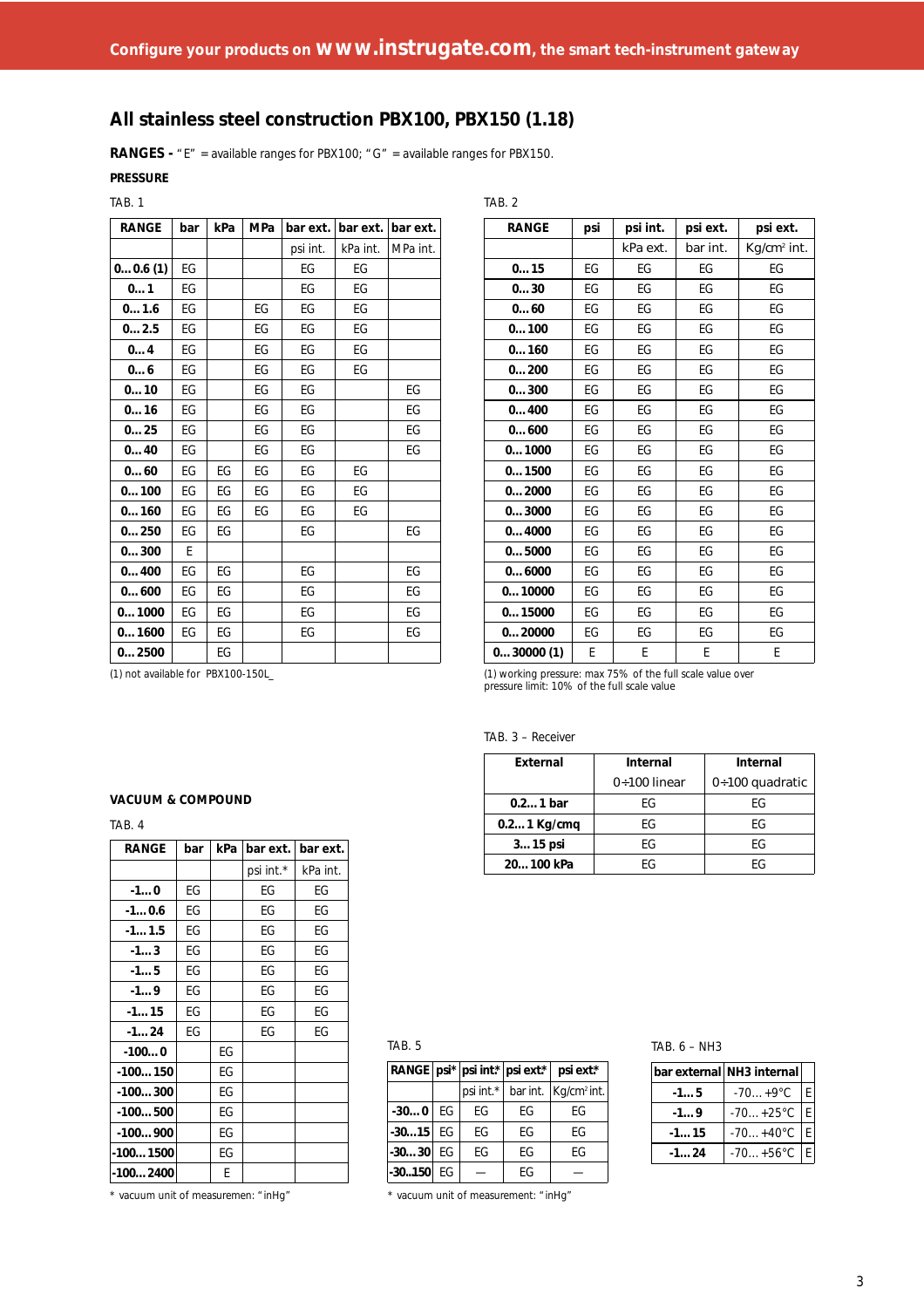# **All stainless steel construction PBX100, PBX150 (1.18)**

**OPTIONS -**"E"= available for PBX100; "G"= available for PBX150.

| Description                                      | fillable   | filled     |
|--------------------------------------------------|------------|------------|
| Inductive and mechanical eletrics contacts       |            |            |
| AISI 316 st.st. case and ring                    | EG         | EG         |
| Monel version (2)                                | EG         | EG         |
| Monel version for fluoridric acid (2)            |            |            |
| NACE version(3)                                  | EG         | EG         |
| Accuracy class: 06 as per EN 837.1 (7)           | EG         |            |
| Non-adjustable pointer                           | EG         | EG         |
| Maximum pointer IP 44                            |            |            |
| Maximum pointer IP65                             | EG         | EG         |
| AISI 304 st.st. movement, whit brass gearing (4) | E          | E          |
| St.st. movement with 4mm reinforced sector       | EG         | EG         |
| Suitable for filling with silicone (6)           | EG         |            |
| Silicone filling (6)                             |            | EG         |
| Overpressure 50% of the full scale value         | EG         | EG         |
| Tropicalisation                                  | EG         | EG         |
| AISI 316 st.st. label                            | EG         | EG         |
| Plexiglas window                                 | <b>STD</b> | <b>STD</b> |
| Safety glass window                              | EG         | EG         |
| Restrictor 0,7mm                                 | <b>STD</b> | <b>STD</b> |

(2) best descriptions on pages 5-6.

(3) for pressure ranges > 60 bar see Monel version on page 6.

(4) accuracy class: 1 as per EN 937.1, without internal stops.

(5) std for pressure ranges ≥ 60 bar.

(6) window gasket: silicone rubber; blow out vent & filling plug: VITON.

(7) not available for receivers.

#### **DAMPING LIQUIDS**

| Damping liquids | <b>Ambient temperature</b>  |  |  |  |
|-----------------|-----------------------------|--|--|--|
| Gliceryne 98%   | $+15+65$ °C (+60+150 °F)    |  |  |  |
| Silicone oil    | $-45+65$ °C ( $-50+150$ °F) |  |  |  |

#### **INSTRUMENTS FOR OXYGEN**

To suit safety criteria of standard EN837.1-2, the pressure gauges for oxigen service must be solid-front type (with baffle wall and safety bursting back).

Pressure gauges suitable for this service are detailed on PBXSF100-150 fillable or filled sheet.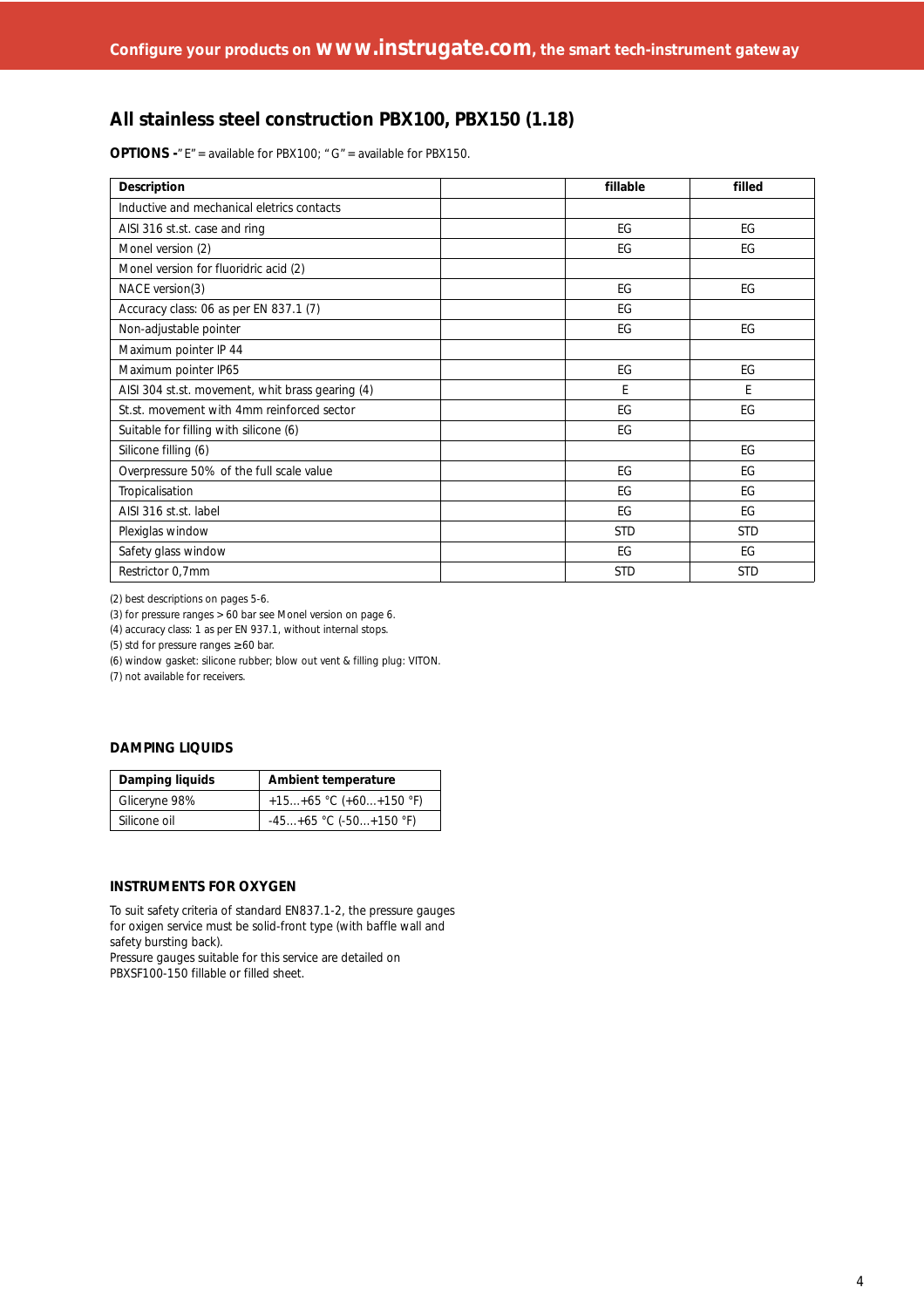## **All stainless steel construction PBX100, PBX150 (1.18)**

#### **ACCESSORIES**

**Diaphragm seals:** a complete range of diaphragm seals are available with a choice of materials of construction . Specifically for corrosive and difficult process fluids plus hygienic applications. For further details refer to corresponding data-sheets .

**Adjustable over-load protector:** this is useful for installations which may generate high overpressures; the pressure gauges is automatically excluded at the pre-set pressure and cut in again automatically when the operating pressure returns to normal. For further details refer to our catalogue MA48A-49A.

**Valves:** for construction details and for use limits refer to our data-sheet MA.

**Pigtail and siphons:** recommended with temperatures of 65°C (150°F) or over. For further details refer to our datasheet MA 05/5.

**Pressure snubbers:** for further details refer to our data-sheet MA05/45-MA05/47.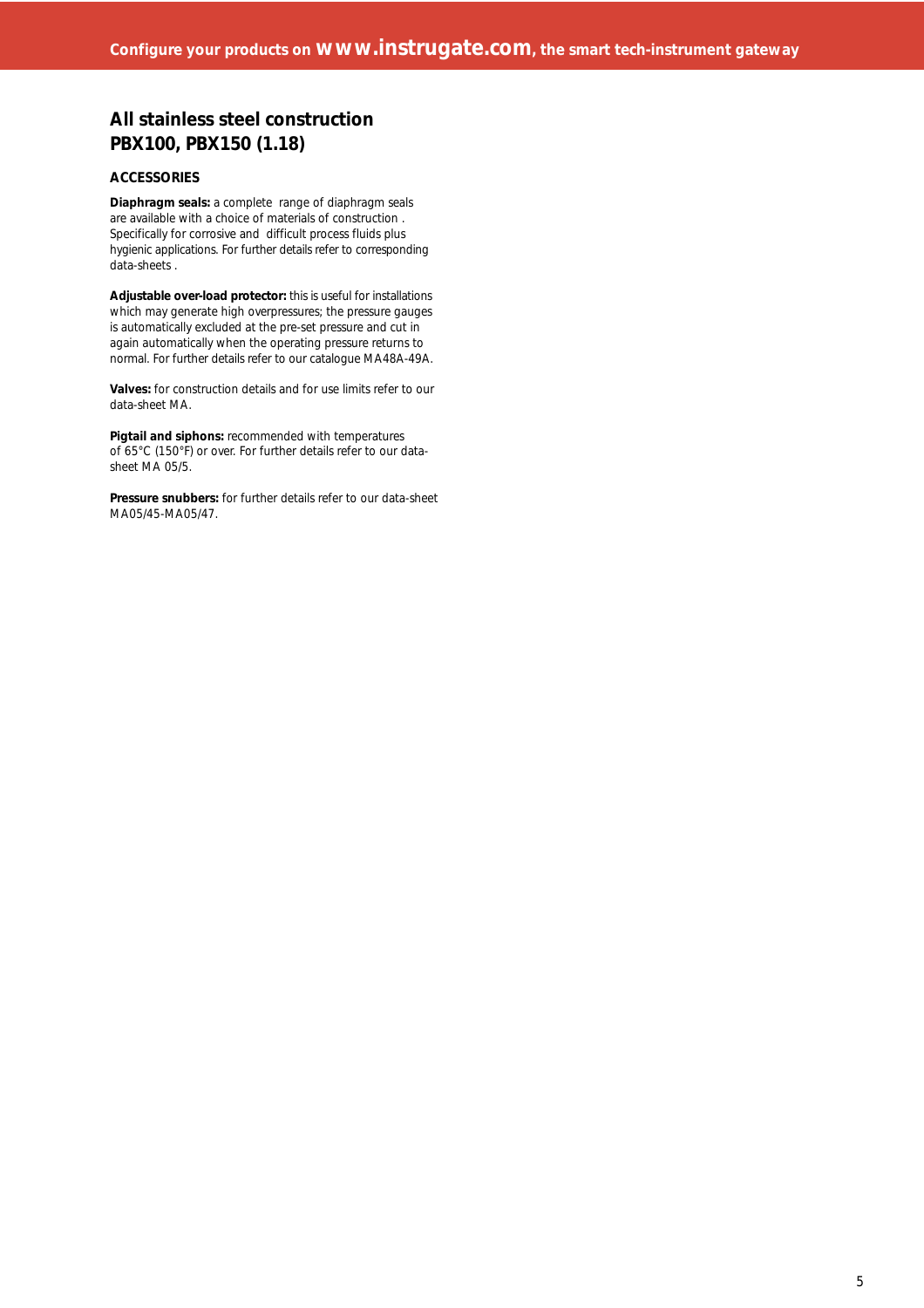### **SPECIAL VERSION PBX100, PBX150 (1.18)**

#### **PBX100 MONEL, PBX150 MONEL (option E07)**

This version is applicable on model PBX100 and PBX150 (fillable and filled). Differ from std. versions by:

**Socket material:** MONEL 400. **Elastic element:** MONEL 400 seamless tube. **Welding:** MONEL 400 TIG. **Ranges:** the same of std. version up to 600 bar (excluding 0/5000 psi). **Leak Test:** Helium Test leak Search (1x10-<sup>7</sup> mbar x l x s-1). **Other features:** as type fillable and filled.



#### **PROCESS CONNECTION**

| Thread        |  |
|---------------|--|
| $1/2$ " BSP M |  |
| $1/2$ " NPT M |  |

**OPTIONS -** "E" = available for PBX100 MONEL; "G" = available for PBX150 MONEL.

| Description                                | fillable   | filled     |  |
|--------------------------------------------|------------|------------|--|
| AISI 316 st.st. case and ring              | EG         | EG         |  |
| <b>NACE</b> version                        | EG         | EG         |  |
| Non-adjustable pointer                     | EG         | EG         |  |
| Maximum pointer IP 44                      |            |            |  |
| Maximum pointer IP65                       | EG         | EG         |  |
| St.st. movement with 4mm reinforced sector | EG         | EG         |  |
| St. st. movement with reinforced sector    | E          | E          |  |
| Suitable for filling with silicon (1)      | EG         |            |  |
| Silicone filling (1)                       |            | EG         |  |
| Tropicalisation                            | EG         | EG         |  |
| AISI 316 st.st. label                      | EG         | EG         |  |
| Plexiglas window                           | <b>STD</b> | <b>STD</b> |  |
| Safety glass window                        | EG         | EG         |  |

(1) window gasket: silicone rubber; blow out vent & filling plug: VITON.

#### Sole agent : PT. Instrumentation Engineering and Services ( 08111371371 )



#### **Manufacturers of Sensors and Gauges for Temperature and Pressure**

**RÜEGER SA** Ch. de Mongevon 9 Case postale 98 1023 CRISSIER SWITZERLAND

**RÜEGER GmbH** Plieninger Strasse 58 70567 STUTTGART GERMANY

Tel ++49 (0)711 16-163-0

Tel ++41 (0)21 637 32 32 Fax ++41 (0)21 637 32 00 E-mail info@rueger.ch

Fax ++49 (0)711 16-16333 E-mail info@rueger.de

**RÜEGER Sdn Bhd** ASIA Head Quarter NO. 78-2, JALAN 1/27F BANDAR BARU WANGSA MAJU (KLSC) 53300 KUALA LUMPUR, MALAYSIA

Tel ++ 603 - 4142 30 80 Fax ++ 603 - 4142 39 09 E-maill sales@rueger.com.my